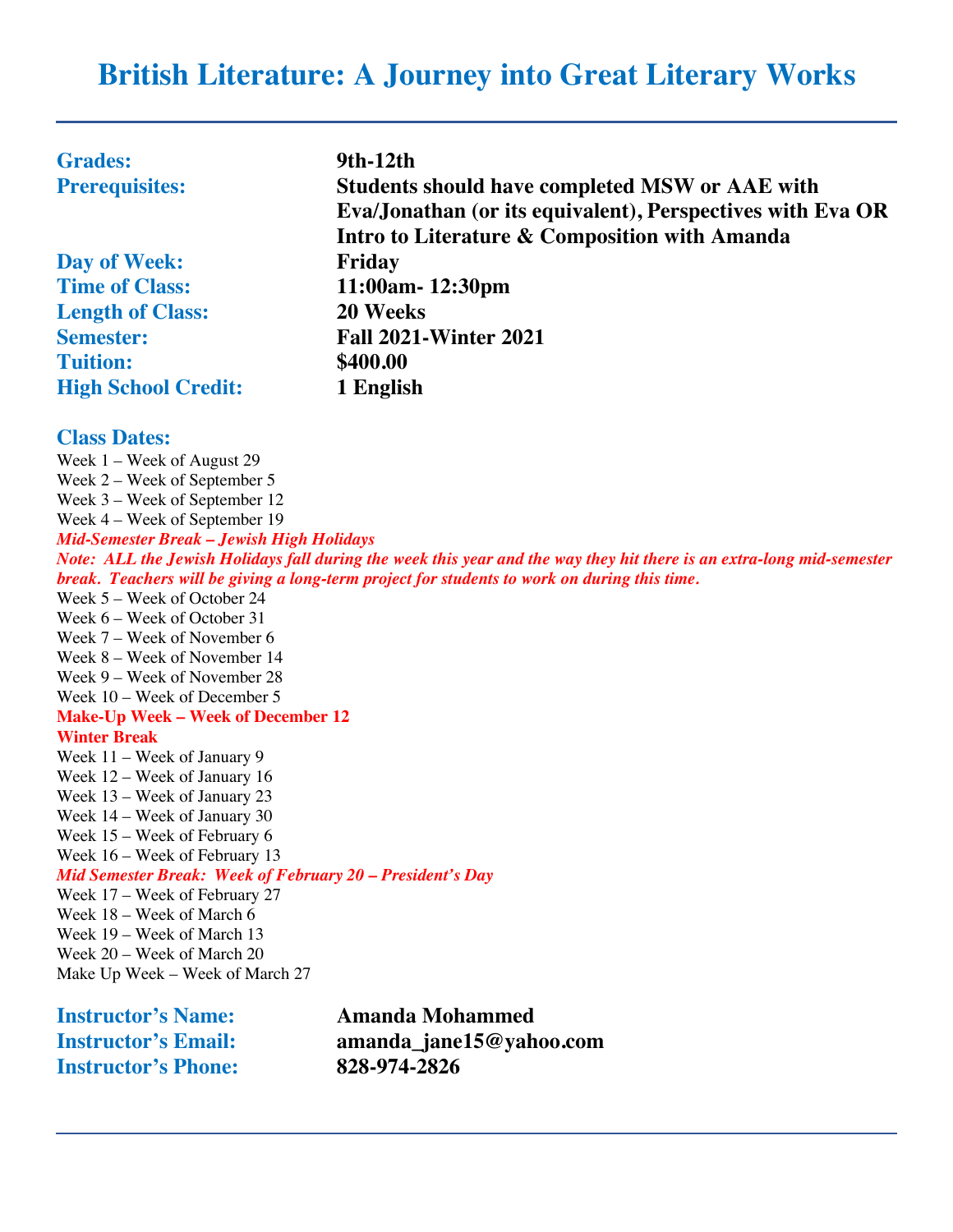## **Description of Class:**

Have you ever read a work of great literature and wondered how and why the author created the work they did?

This course will introduce you to "literary reading". This is a way to learn about the contexts of stories, including information about the author, textual elements, and other aspects of the assigned works of great literature. This curriculum/course provides opportunities for writing practice while simultaneously growing familiar with some of the greatest writers of all time. Each module directs the student to specific context resources, including readings, art, music, poetry, etc., via web links in the study guide. For your convenience, the links are listed by module. Please note that these pages offer links to online resources only. Off-line resources, as well as instructions for reading assignments and reference pages are found in the study guide (provided via PDF).

**Class Approach:** This course will be interactive, and student driven. Students will complete reading, writing and projects. Students will explore various websites and outside readings to gain a much broader understanding of the text.

### **Goals:**

This course is designed for students to interact with the works of literature and respond in various styles of writing. Author profile, Approach paper, historical approach paper for example. Students will immerse themselves in many aspects of the work including art, music, history, setting and more.

### **Textbook: Some titles are available free online. Unabridged versions required.**

Beowulf: A New Verse Translation (ISBN-13: 978-0393320978) Canterbury Tales (Provided by Teacher) King Lear (PROVIDED by Teacher) Pride and Prejudice (ISBN-13: 978-1514648599) Wuthering Heights (ISBN-13: 978-1514664797) Great Expectations (ISBN-13: 978-0451531186)

### **Additional Supplies/Resources Needed:**

Microphone / Headset for Class Discussions Word Processing program Ability to explore various websites related to each literary work Binder (optional) to place printed pdf student book into Pencil/Pen

### **Requirements:**

One hundred percent effort, honest and politeness are expected in class.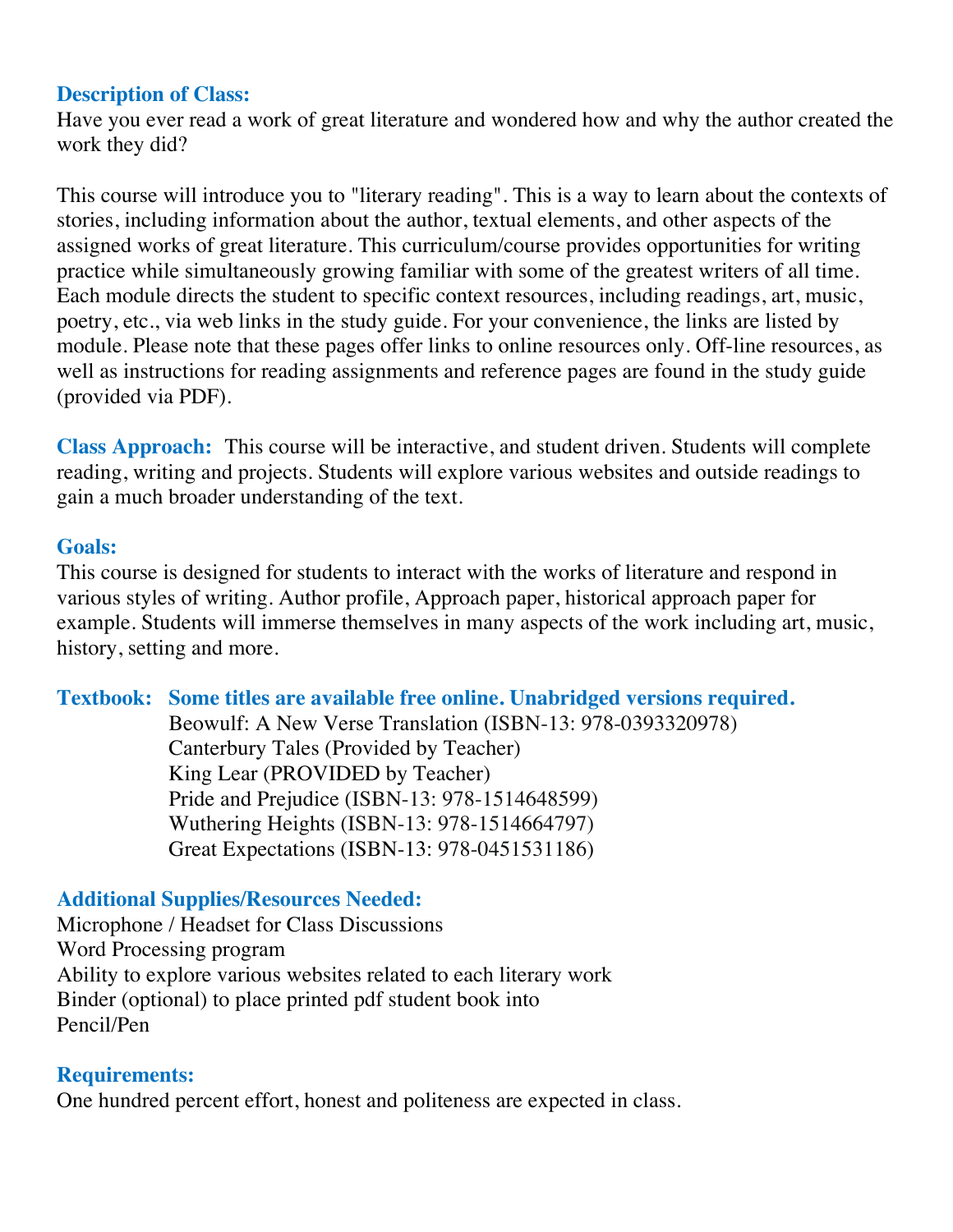**Weekly Homework:** Homework will be listed in the PDF. Approximately 4-6 hours of homework a week can be expected. This includes reading selections, writing assignments, viewing outside resources that correlate with text.

**Homework Policy:** Students are expected to come to class having completed all homework prior to class start. It is imperative that students stay up to date with course work, otherwise they will be unable to participate in the class discussions.

**Evaluation:** The grading rubric for writing assignments will be given at the start of the course.

**Grading Scale:** The student will be graded using a ten point grading scale.

100-90 A 80-89 B 70-79 C 60-69 D Below 60 F

# **Anticipated Weekly Course Schedule:**

| <b>Week</b> | <b>Topic</b>                                                                                        |
|-------------|-----------------------------------------------------------------------------------------------------|
| Week 1      | Beowulf-Poetry Interpretations. History of literary work.                                           |
| Week 2      | Beowulf-Historical approach paper. Discuss arts, music, and poetry links.                           |
| Week 3      | Beowulf- Draft essay response paper and submit for revisions. Discuss                               |
|             | historic content                                                                                    |
| Week 4      | Beowulf- Final draft due. Discuss video links.                                                      |
| Week 5      | King Lear-Author Profile                                                                            |
| Week 6      | King Lear- Scene Activities                                                                         |
| Week 7      | King Lear- Mind Mapping/Outines                                                                     |
| Week 8      | King Lear- Essay                                                                                    |
| Week 9      | Pride and Prejudice-Author Profile.                                                                 |
| Week 10     | Pride and Prejudice-Letter writing activity. Discuss arts, music and poetry                         |
|             | links.                                                                                              |
| <b>Week</b> | <b>Topic</b>                                                                                        |
| Week 1      | Pride and Prejudice-Draft essay response. Submit for revision. Discuss<br>historical context links. |
| Week 2      | Pride and Prejudice-Final Draft. Discuss video links.                                               |
| Week 3      | <b>Great Expectations-Author Profile</b>                                                            |
| Week 4      | Great Expectations-Historical Event/Approach Paper on Industrial                                    |
|             | Revolution in England. Discuss historical context links.                                            |